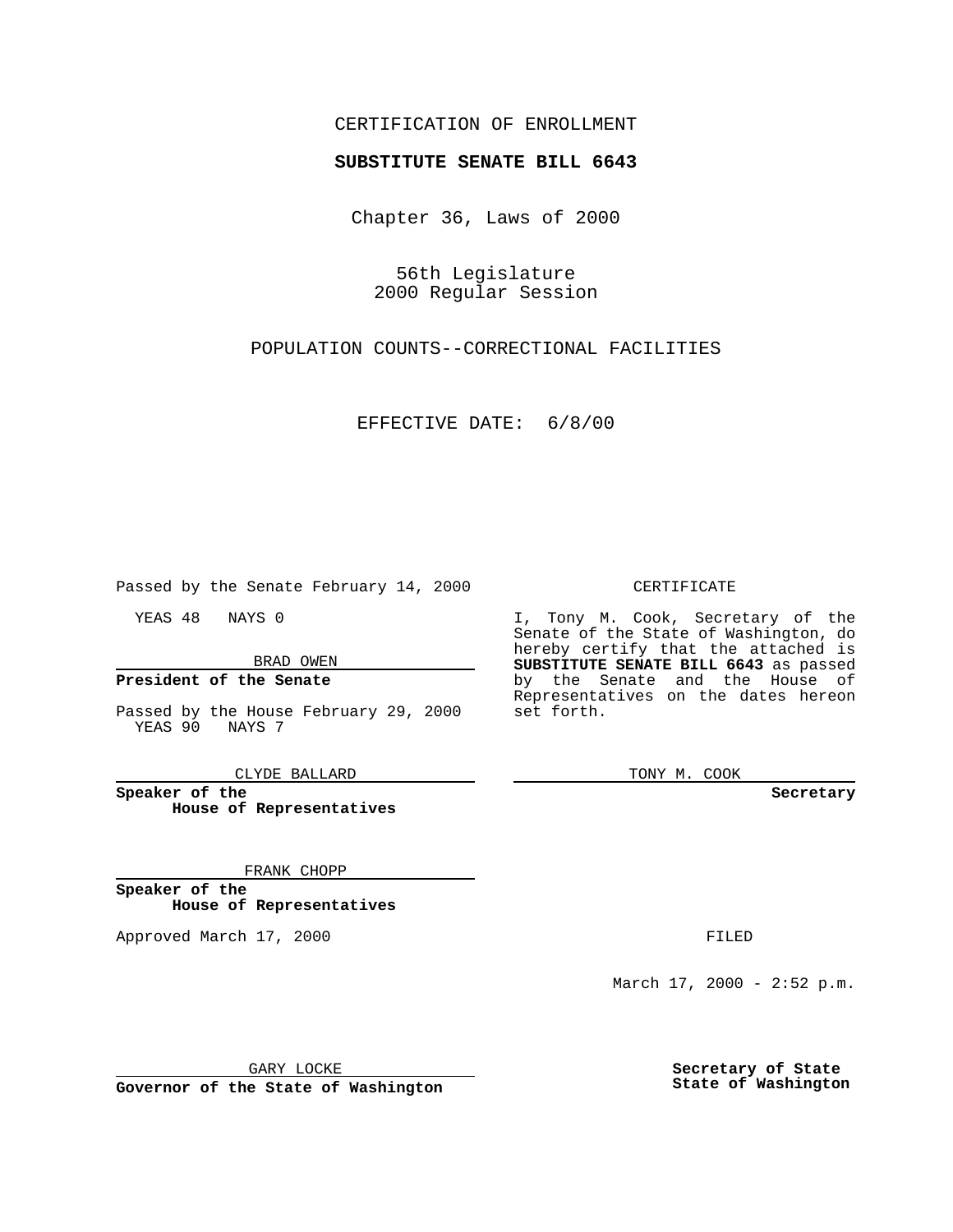# **SUBSTITUTE SENATE BILL 6643** \_\_\_\_\_\_\_\_\_\_\_\_\_\_\_\_\_\_\_\_\_\_\_\_\_\_\_\_\_\_\_\_\_\_\_\_\_\_\_\_\_\_\_\_\_\_\_

\_\_\_\_\_\_\_\_\_\_\_\_\_\_\_\_\_\_\_\_\_\_\_\_\_\_\_\_\_\_\_\_\_\_\_\_\_\_\_\_\_\_\_\_\_\_\_

Passed Legislature - 2000 Regular Session

#### **State of Washington 56th Legislature 2000 Regular Session**

**By** Senate Committee on State & Local Government (originally sponsored by Senators Hargrove, Snyder, Rasmussen and Oke)

Read first time 02/04/2000.

 AN ACT Relating to disregarding persons confined in state correctional facilities for population counts under the growth management act; and amending RCW 36.70A.040.

BE IT ENACTED BY THE LEGISLATURE OF THE STATE OF WASHINGTON:

 **Sec. 1.** RCW 36.70A.040 and 1998 c 171 s 1 are each amended to read as follows:

 (1) Each county that has both a population of fifty thousand or more and, until May 16, 1995, has had its population increase by more than ten percent in the previous ten years or, on or after May 16, 1995, has had its population increase by more than seventeen percent in the previous ten years, and the cities located within such county, and any other county regardless of its population that has had its population increase by more than twenty percent in the previous ten years, and the cities located within such county, shall conform with all of the requirements of this chapter. However, the county legislative authority of such a county with a population of less than fifty thousand population may adopt a resolution removing the county, and the cities located within the county, from the requirements of adopting comprehensive land use plans and development regulations under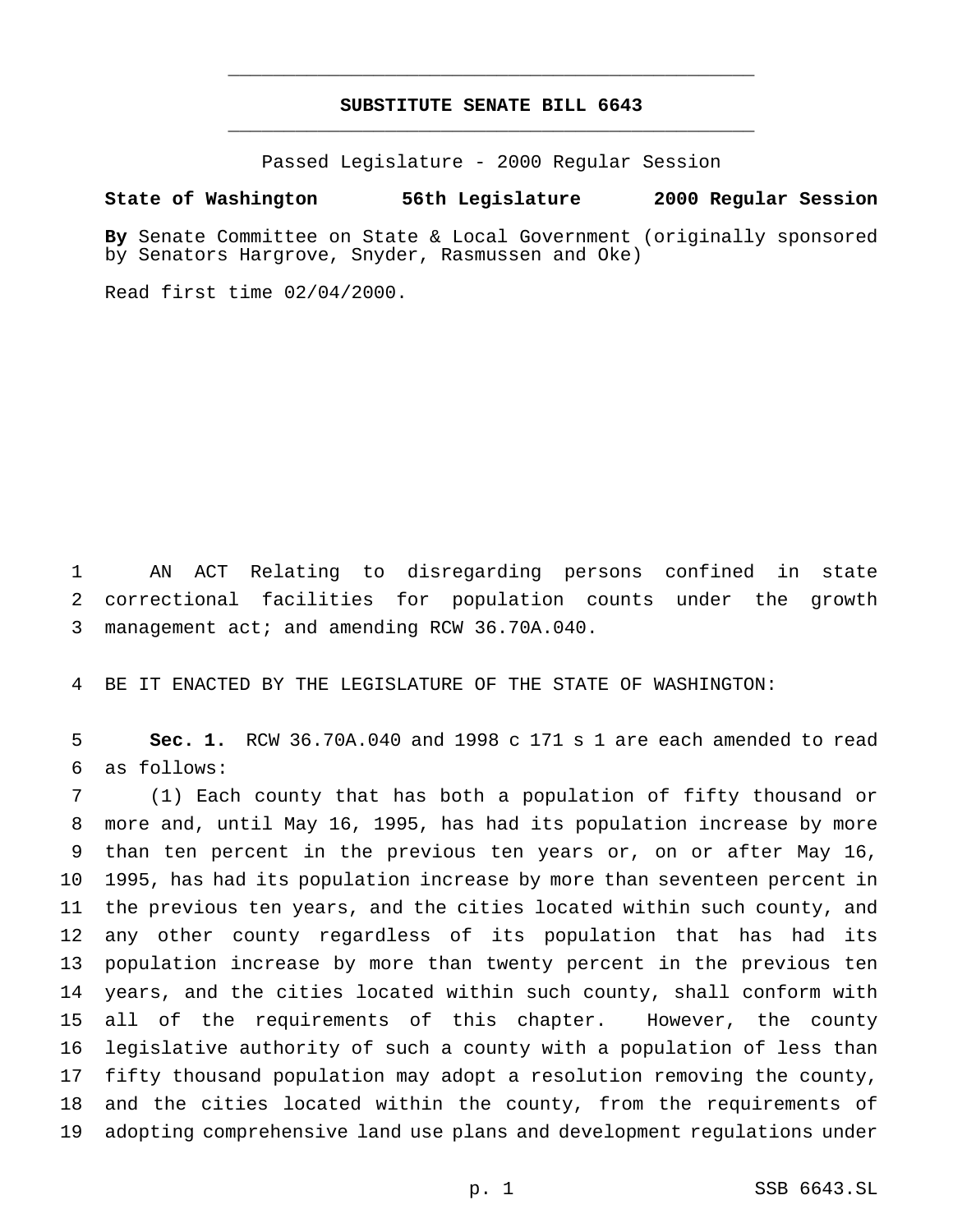this chapter if this resolution is adopted and filed with the department by December 31, 1990, for counties initially meeting this set of criteria, or within sixty days of the date the office of financial management certifies that a county meets this set of criteria 5 under subsection (5) of this section. For the purposes of this subsection, a county not currently planning under this chapter is not required to include in its population count those persons confined in a correctional facility under the jurisdiction of the department of corrections that is located in the county.

 Once a county meets either of these sets of criteria, the requirement to conform with all of the requirements of this chapter remains in effect, even if the county no longer meets one of these sets of criteria.

 (2) The county legislative authority of any county that does not meet either of the sets of criteria established under subsection (1) of this section may adopt a resolution indicating its intention to have subsection (1) of this section apply to the county. Each city, located in a county that chooses to plan under this subsection, shall conform with all of the requirements of this chapter. Once such a resolution has been adopted, the county and the cities located within the county remain subject to all of the requirements of this chapter.

 (3) Any county or city that is initially required to conform with all of the requirements of this chapter under subsection (1) of this section shall take actions under this chapter as follows: (a) The county legislative authority shall adopt a county-wide planning policy under RCW 36.70A.210; (b) the county and each city located within the county shall designate critical areas, agricultural lands, forest lands, and mineral resource lands, and adopt development regulations conserving these designated agricultural lands, forest lands, and mineral resource lands and protecting these designated critical areas, under RCW 36.70A.170 and 36.70A.060; (c) the county shall designate and take other actions related to urban growth areas under RCW 36.70A.110; (d) if the county has a population of fifty thousand or more, the county and each city located within the county shall adopt a comprehensive plan under this chapter and development regulations that are consistent with and implement the comprehensive plan on or before July 1, 1994, and if the county has a population of less than fifty thousand, the county and each city located within the county shall adopt a comprehensive plan under this chapter and development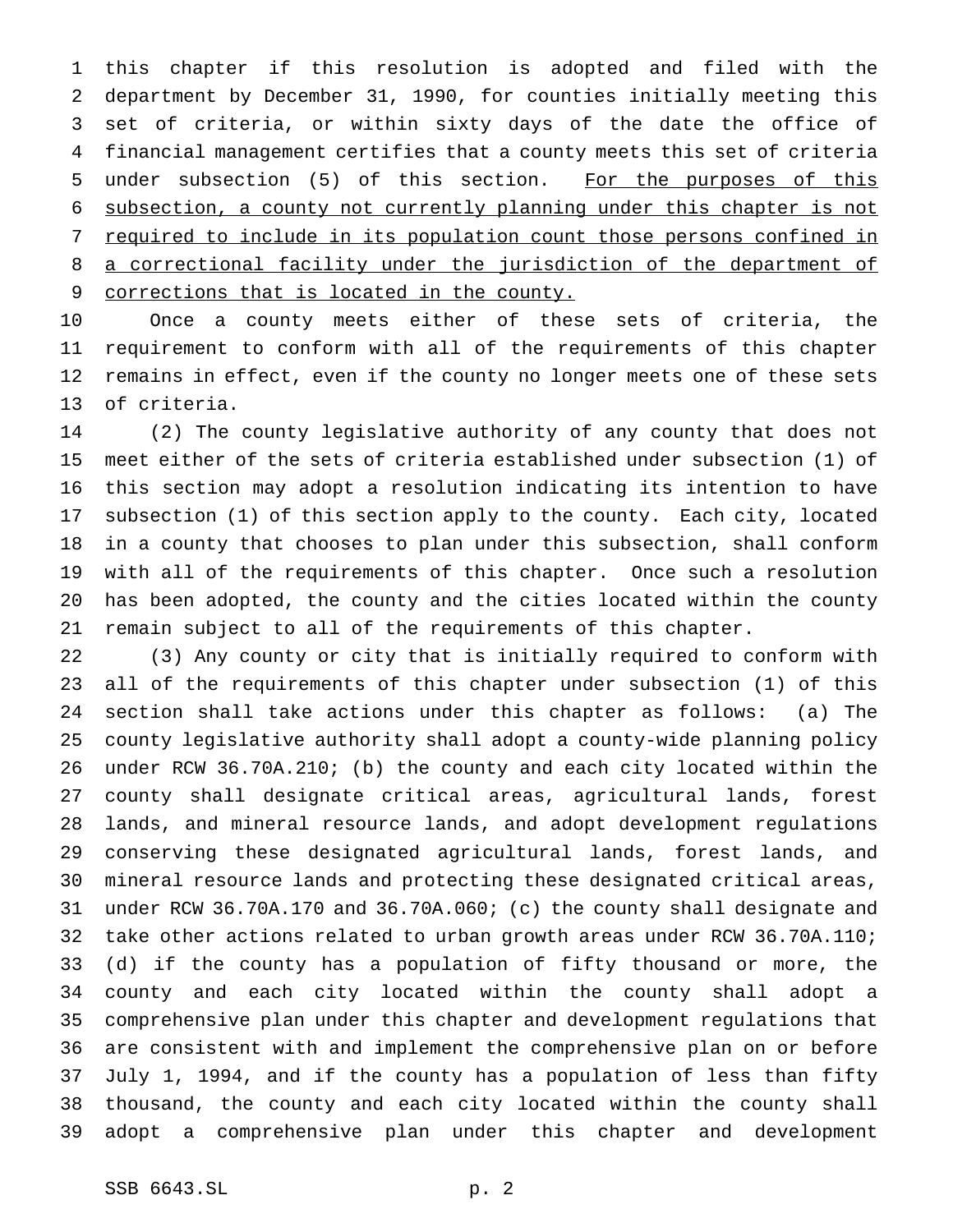regulations that are consistent with and implement the comprehensive plan by January 1, 1995, but if the governor makes written findings that a county with a population of less than fifty thousand or a city located within such a county is not making reasonable progress toward adopting a comprehensive plan and development regulations the governor may reduce this deadline for such actions to be taken by no more than one hundred eighty days. Any county or city subject to this subsection may obtain an additional six months before it is required to have adopted its development regulations by submitting a letter notifying the department of community, trade, and economic development of its need prior to the deadline for adopting both a comprehensive plan and development regulations.

 (4) Any county or city that is required to conform with all the requirements of this chapter, as a result of the county legislative authority adopting its resolution of intention under subsection (2) of this section, shall take actions under this chapter as follows: (a) The county legislative authority shall adopt a county-wide planning policy under RCW 36.70A.210; (b) the county and each city that is located within the county shall adopt development regulations conserving agricultural lands, forest lands, and mineral resource lands it designated under RCW 36.70A.060 within one year of the date the county legislative authority adopts its resolution of intention; (c) the county shall designate and take other actions related to urban growth areas under RCW 36.70A.110; and (d) the county and each city that is located within the county shall adopt a comprehensive plan and development regulations that are consistent with and implement the comprehensive plan not later than four years from the date the county legislative authority adopts its resolution of intention, but a county or city may obtain an additional six months before it is required to have adopted its development regulations by submitting a letter notifying the department of community, trade, and economic development of its need prior to the deadline for adopting both a comprehensive plan and development regulations.

 (5) If the office of financial management certifies that the population of a county that previously had not been required to plan under subsection (1) or (2) of this section has changed sufficiently to meet either of the sets of criteria specified under subsection (1) of this section, and where applicable, the county legislative authority has not adopted a resolution removing the county from these